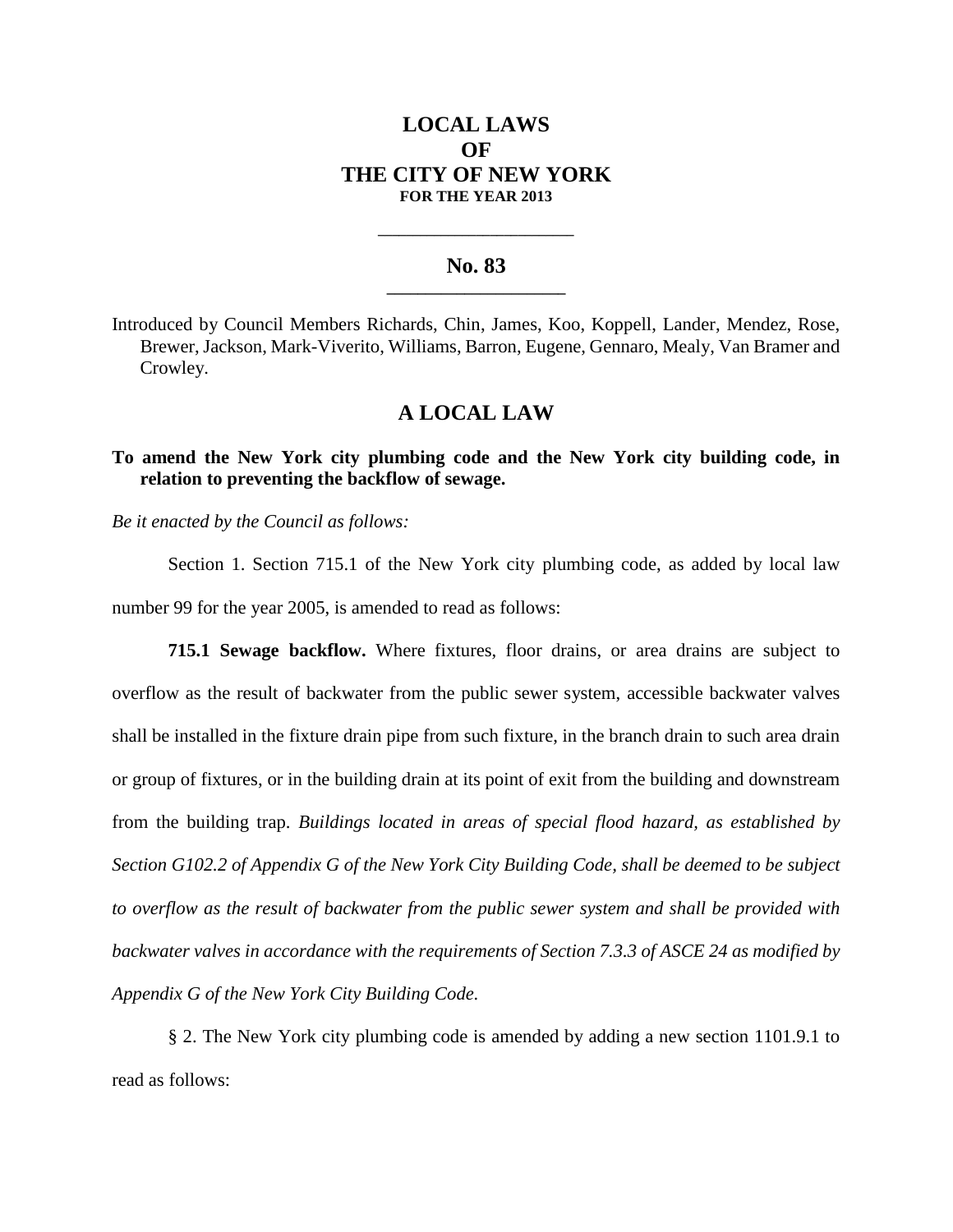*1101.9.1 Backwater valves in special flood hazard areas. Backwater valves shall be installed in storm drainage systems in accordance with Section 7.3.4 of ASCE 24 as modified by Appendix G of the New York City Building Code for all buildings located in the areas of special flood hazard, as established by Section G102.2 of Appendix G of the New York City Building Code.*

§ 3. Section BC G501.1 of the New York city building code, as added by local law number 33 for the year 2007, is amended by adding two new amendments to sections 7.3.3 and 7.3.4 of ASCE 24-05 to read as follows:

*Section 7.3.3. Section 7.3.3 is amended to read as follows:*

*7.3.3 Plumbing Systems Installed Below Minimum Elevations. Plumbing systems and components, including plumbing fixtures, shall be elevated above the elevation specified in Table 7-1. Where plumbing systems and components have openings below the elevation specified in Table 7-1, the openings shall be protected with automatic backwater valves or other automatic backflow devices. Devices shall be installed in each line that extends below the DFE to prevent release of sewage into floodwaters and to prevent infiltration by floodwaters into the plumbing. Redundant devices requiring human intervention shall be permitted. Plumbing systems shall be provided with backwater valves in the building drain at its point of exit from the building and downstream of the building trap.*

*Section 7.3.4. Section 7.3.4 is amended to read as follows:*

*7.3.4 Sanitary Systems. Sanitary systems shall be designed to minimize infiltration of flood waters into the systems and discharges from the systems into floodwaters. Vents and openings shall be above the elevation specified in Table 7-1. Sanitary system*